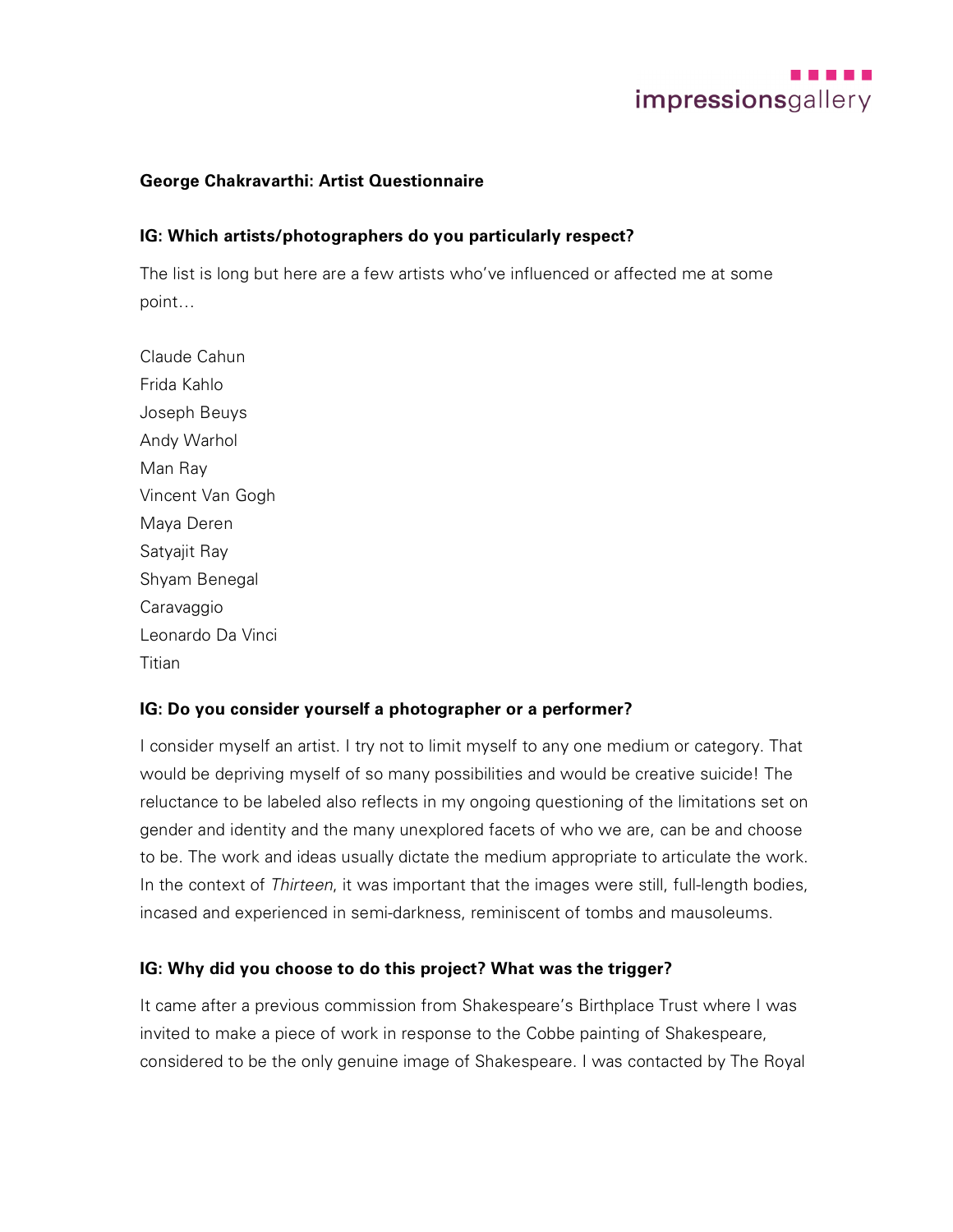Shakespeare Company a year later to create something for Shakespeare's Tower, that was the start of the journey…

## **IG: Why choose suicide and not betrayal/revenge/love as the focal point of**  *Thirteen***?**

It was difficult to home in on one aspect of Shakespeare's work without being obvious. There is so much written and repeated about love/betrayal/revenge and I was determined to explore something else. There's very little recognition of the nature of some of the deaths, thirteen of them being suicides, and this was a fertile area to explore as a theme. I was also interested in making the work relevant to the present time and suicide in the post 9/11 world is much analysed and central to our culture. Likewise, most of Shakespeare's suicides are complex and beyond the general conventions of suicide and how one deems them reasonable.

## **IG: What are your main influences and how have they influenced your work?**

I'm influenced and inspired everyday by the ordinary and the extraordinary, you just have to be still, be focused and pay attention to the world and your relationship with it. I must admit that growing up in India has had a huge influence in the way I view and choose colour in my work. Religion and religious iconography has also played a part in my visual language, as well as cinema and my own life journey. The themes of identity grew from a sense of dislocation and isolation when I moved to England at the age of ten. You can see how some of these things have informed this particular body of work.

## **IG: Can you explain the process of creating each image?**

I started with the costume department at The Royal Shakespeare Company, spending weeks going through each era and style relevant to the plays. I worked closely with costume stylist and advisor Rosi Flood. In addition, we also picked items for their texture, colour, fabric or their sheer unusualness, ending up with thirteen skips, one for each character. In between selecting and fitting costumes, I started shooting and collecting images for surfaces to be used later as layers in the work. I collected these images from various sources, from marble and fossils at The Natural History Museum to handmade trays of mould, cobwebs, precious stones and rust. I then had myself photographed against a plain backdrop in costume before building specific layers over the images to achieve a mesh, veil like quality to create a sense of burial to the portraits.